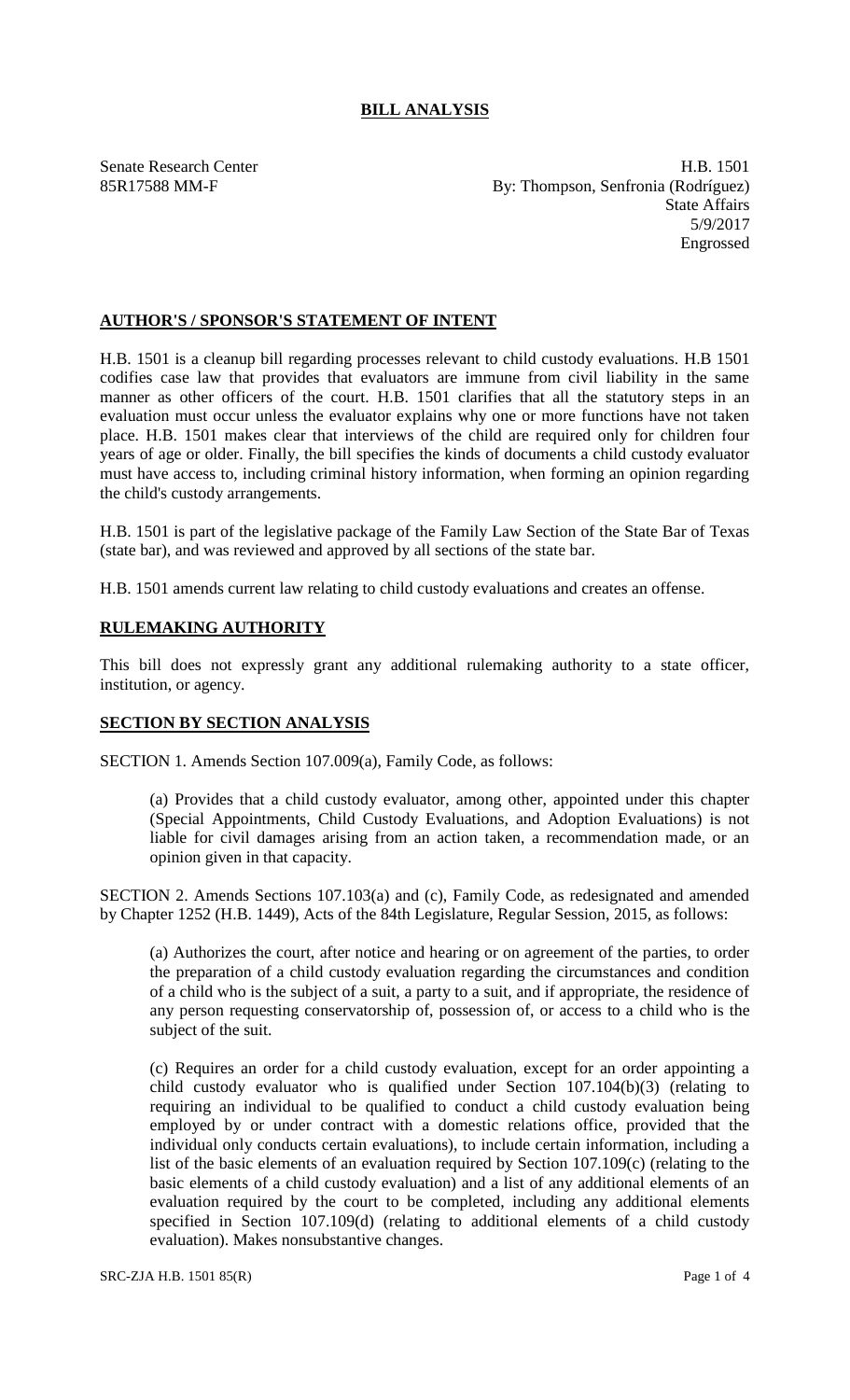SECTION 3. Amends Sections 107.109(a), (c), and (d), Family Code, as follows:

(a) Prohibits a child custody evaluator from offering an opinion regarding conservatorship of a child who is the subject of a suit or possession of or access to the child unless each basic element of a child custody evaluation as specified in, rather than described by, this section (Elements of Child Custody Evaluation) and each additional element ordered by the court, if any, has been completed, unless the failure to complete an element is satisfactorily explained as provided by Subsection (b) (relating to elements required to be included in a child custody evaluation).

(c) Provides that the basic elements of a child custody evaluation under this subchapter (Child Custody Evaluation) consists of:

(1) a personal interview of each party to the suit seeking conservatorship of, possession of, or access to the child;

(2) interviews, conducted in a developmentally appropriate manner, or each child who is the subject of the suit who is at least four years of age, rather than regardless of the age of the child, during a period of possession of each party to the suit but outside the presence of the party;

(3) makes no change to this subdivision;

(4) an observation and, if the child is at least four years of age, rather than is at least four years old, an interview of any child who is not a subject of the suit who lives on a full-time basis in a residence that is the subject of the evaluation, including with other children or parties who are subjects of the evaluation, where appropriate;

(5) the obtaining of available information from relevant collateral sources, including the review of:

(A) through (D) makes no changes to these paragraphs; and

(E) records or information from any other collateral source that may have relevant information, notwithstanding any other law;

(6) deletes this subdivision. Redesignates existing Subdivisions (7) and (8) as Subdivisions (6) and (7).

(d) Authorizes the court to order additional elements of a child custody evaluation under this subchapter, including the following, rather than providing that additional elements of a child custody evaluation under this subchapter consist of:

(1) and (2) makes no changes to these subdivisions;

(3) evaluation of the residence, rather than home environment, of each party seeking conservatorship of a child who is the subject of the suit or possession of or access to the child, rather than regardless of whether the home environment is in dispute;

(4) through (7) makes no changes to these subdivisions.

SECTION 4. Amends Section 107.110(d), Family Code, to authorize the evaluator, if a child custody evaluator considers psychometric testing necessary but lacks specialized training or expertise to use the specific tests under this section (Psychometric Testing), to designate a licensed psychologist to conduct the testing and to request additional orders from the court.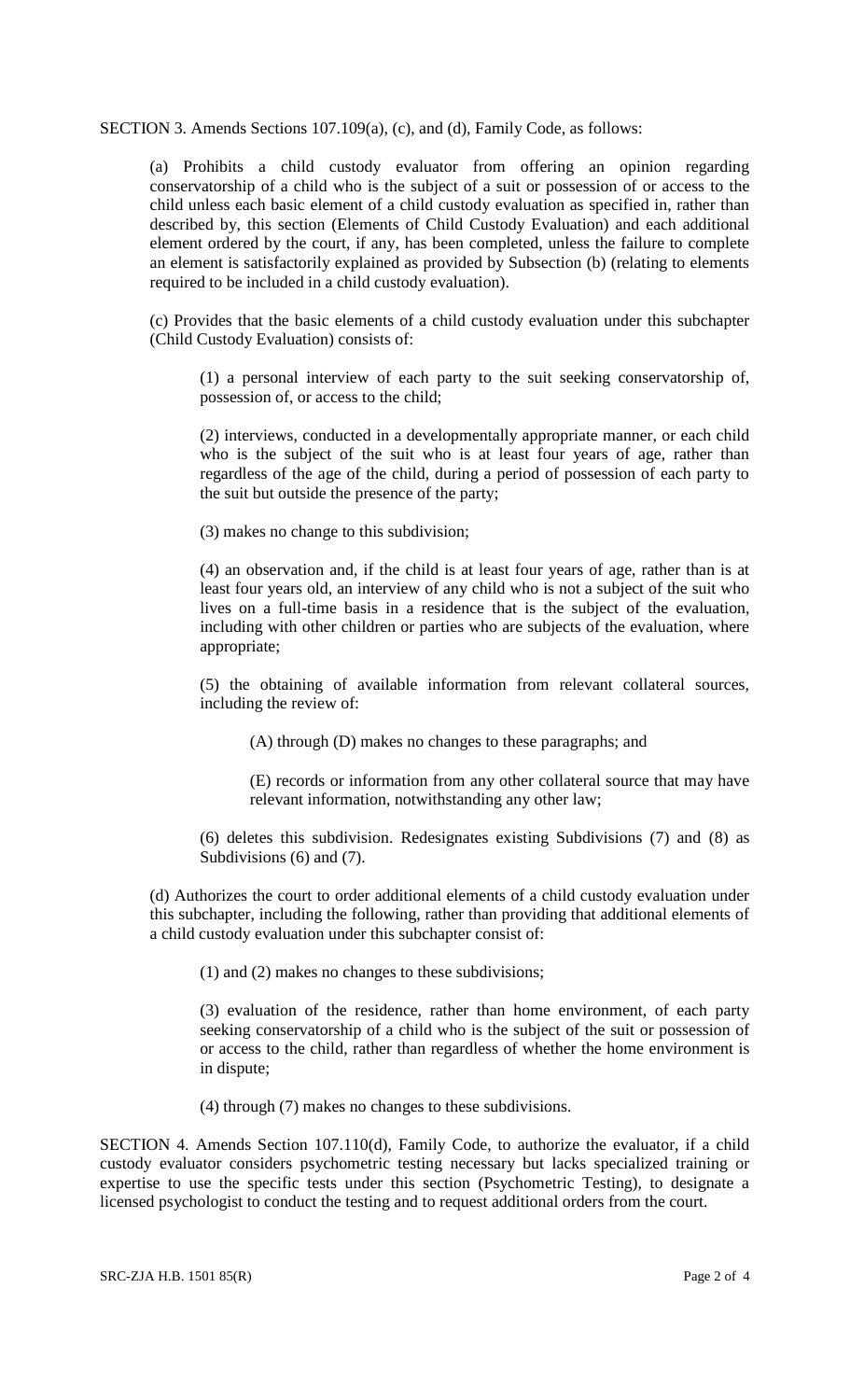SECTION 5. Amends Section 107.1101(b), Family Code, to authorize the evaluator, if a child custody evaluator identifies the presence of a potentially undiagnosed serious mental illness experienced by an individual who is a subject of a child custody evaluation and the evaluator is not qualified by the evaluator's licensure, experience, and training to assess a serious mental illness, to request additional orders from the court.

SECTION 6. Amends Subchapter D, Chapter 107, Family Code, by adding Section 107.1111, as follows:

Sec. 107.1111. CHILD CUSTODY EVALUATOR ACCESS TO OTHER RECORDS. (a) Provides that a child custody evaluator appointed by a court is entitled to obtain records that relate to any person residing in a residence subject to a child custody evaluation from a local law enforcement authority, a criminal justice agency, a juvenile justice agency, a community supervision and corrections department created under Chapter 76 (Community Supervision and Corrections Departments), Government Code, or any other governmental entity, notwithstanding any other state law regarding confidentiality.

(b) Provides that, except as provided by this section, records obtained by a child custody evaluator under this section are confidential and not subject to disclosure under Chapter 552 (Public Information), Government Code, or to disclosure in response to a subpoena or a discovery request.

(c) Authorizes a child custody evaluator to disclose information obtained under Subsection (a) in the child custody evaluation report prepared under Section 107.113 (Child Custody Evaluation Report Required) only to the extent the evaluator determines that the information is relevant to the child custody evaluation or a recommendation made under this subchapter.

(d) Provides that a person commits an offense if the person recklessly discloses confidential information obtained under Subsection (a) in violation of this section. Provides that an offense under this subsection is a Class A misdemeanor.

SECTION 7. Amends Sections 107.113(a) and (b), Family Code, as follows:

(a) Deletes existing text requiring a child custody evaluator who conducts a child custody evaluation to file a certain report.

(b) Requires the person conducting a child custody evaluation to file with the court on a date set by the court notice that the report under this section is complete. Requires the person, on the earlier of the date the notice is filed or the date required under Section 107.114 (Introduction and Provision of Child Custody Evaluation Report), to provide a copy of the report to certain persons. Deletes existing text requiring the person conducting a child custody evaluation to file with the court on a date set by the court a report containing the person's findings and conclusions and text requiring the report to be made a part of the record of the suit.

SECTION 8. Amends Section 107.114(a), Family Code, to provide that disclosure to the court or the jury, rather than the jury, of the contents of a child custody evaluation report prepared under Section 107.113 is subject to the rules of evidence.

SECTION 9. Amends Section 411.1285, Government Code, as follows:

Sec. 411.1285. New heading: ACCESS TO CRIMINAL HISTORY RECORD INFORMATION: DOMESTIC RELATIONS OFFICE AND CHILD CUSTODY EVALUATOR. (a) Makes a nonsubstantive change.

(a-1) Creates this subsection from existing text. Provides that a domestic relations office created under Chapter 203 (Domestic Relations Offices), Family Code, or a child custody evaluator appointed under Chapter 107, Family Code, is entitled to